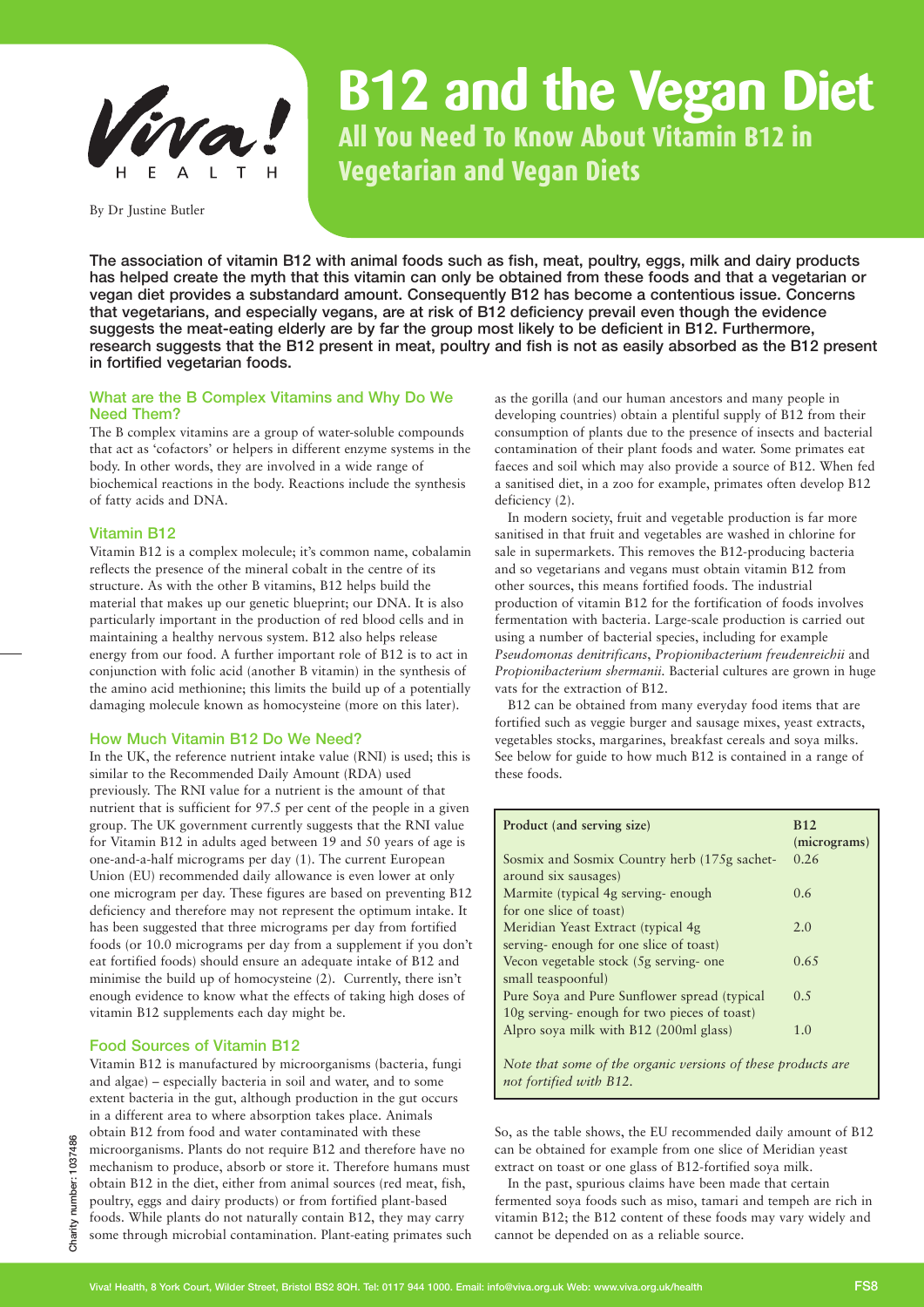Furthermore there have been claims that the algae spirulina and the seaweed nori contain significant amounts of B12.

The current consensus now is that only nori (green – *Enteromorpha sp*. – and purple – *Porphyra sp*.; also known as laver) contain substantial amounts of B12 (3). The other edible algae contain none or only traces. Blue-green algae (cyanobacteria) often used for food supplements contain compounds structurally similar to B12, known as B12 analogues or pseudovitamins which are inactive in humans (3) and may disrupt normal B12 metabolism by competing with B12 for absorption.

It is wise to assume that no plant foods can be relied on as an adequate source of vitamin B12. Vegans must obtain their B12 from fortified foods or food supplements. To ensure that you get enough vitamin B12 become a label reader! If the food is fortified then B12 will be listed in the list of ingredients (how much is present will be given in the nutritional information). Check the nutritional information on the label of fortified foods to ensure that you are getting sufficient B12; it is quite easy to attain the target of three micrograms of B12 per day using fortified foods. Frequent use of fortified foods will ensure an adequate intake for most healthy people (3,4).

#### Vitamin B12 Absorption

B12 metabolism is complex and requires many processes. The first stage is consumption of B12-containing food. B12 from meat is bound to animal protein. In order to absorb this form of B12 gastric secretions are required to remove the animal protein and release the B12. B12 produced by bacteria (used in fortified foods) is not bound in this way and so is easier to absorb. Once the animal protein is removed (or if it was never present as in fortified foods supplemented with B12 produced by bacteria), the free B12 binds to other proteins to form complexes that travel further along the digestive system. Enzymes break up these complexes to release the B12 molecule which then binds with an important molecule called intrinsic factor. B12 can only be absorbed in the small intestine in the presence of intrinsic factor. The B12-intrinsic factor complex attaches to cells in the final section of the small intestine (the ileum) where transport proteins bind to it and distribute it into cells all around the body (the liver is the predominant storage site). B12 enters the cells where it is broken down and converted into biologically useful molecules.

The ability to absorb B12 is important but it is not the only factor that determines B12 status. The bioavailability of the B12 in the diet is just as important as including B12 in the diet; it is pointless consuming lots of B12-rich food if it occurs in a form that the body cannot absorb. The bioavailability of B12 from different food sources has been shown to differ. It has been shown that B12 in fortified foods (such as breakfast cereals) is easier to absorb than the B12 in meat, poultry and fish sources; this seems to apply particularly to the elderly. Indeed, the National Academy of Sciences in the US advise that adults aged 50 and over obtain most of their B12 from supplements of fortified foods, this raises the question that maybe younger adults should consider using these sources as well (9).

# Vitamin B12 Deficiency

B12 deficiency can be divided into four stages. First of all, levels of B12 in the blood drop, then levels of B12 in the cells fall, then a biochemical deficiency occurs whereby levels of B12-related compounds are disrupted and finally clinical deficiency (or megaloblastic anaemia) occurs (5). This condition is characterised by abnormally enlarged immature red blood cells that are unable to divide properly. The abnormal cells are unable to transport oxygen efficiently thus chronic vitamin B12 deficiency can lead to a range of problems from fatigue, tingling and numbness of the limbs (6) to damage to nerve cells (5), the spinal chord (7) and the brain (8). In extreme cases paralysis or death may result from vitamin B12 deficiency.

#### What Causes B12 Deficiency?

B12 deficiency is rare; the most common cause is malabsorption which results from some condition of the stomach or of the small intestine. This type of deficiency usually requires treatment with B12 injections. This type of deficiency has nothing to do with the amount of B12 present in the diet – it arises from inadequate absorption due to a wide range of physiological or medical conditions. Furthermore, B12 absorption tends to decrease with age (9). For example, in the elderly a decline in the production of acid in the stomach may reduce B12 absorption, although this mainly affects B12 absorption from meat. The most common cause of B12 deficiency in the UK is the loss of intrinsic factor; this may result from a genetic predisposition and tends to be agerelated (5).

B12 deficiency can arise if any of the stages of metabolism are not completed. For example B12 malabsorption may occur if surgery has been performed on the digestive system (such as a gastrectomy or ileal resection) or in the case of gastrointestinal disorders such as Crohn's disease (10). In autoimmune diseases the body's normal responses to molecules perceived as foreign invaders (such as bacteria and viruses) go wrong and the body attacks itself. A condition called pernicious anaemia may result from an autoimmune disease that targets the cells that produce intrinsic factor, this condition is characterised by large immature red blood cells. Pernicious anaemia is most common in older people. It affects about 1 in 8,000 people over the age of 60. It is more common in women than in men and in people with fairer colouring. Symptoms of anaemia include tiredness, shortness of breath and palpitations. In some more serious cases symptoms may include soreness of the tongue, weight loss, paling skin colour, diarrhoea, and poor resistance to infections. In extreme cases there may be a tingling sensation in the fingers and toes, muscle weakness and confusion.

Additional causes include stomach infections with the bacterium *Helicobacter pylori* (5), the single-celled parasite *Giardia lamblia* (11) or the parasitic worm *Enterobius vermicularis* (12). These parasites can interfere with normal B12 absorption by competing with the host organism (that could be you!) for the B12 present in the diet.

The total number of people estimated to have B12 deficiency varies widely; this is largely due to how B12 deficiency is defined. The discrepancy in the figures reflects how B12 deficiency may go undiagnosed as symptoms are subtle and may not be noticed. A recent review reported that B12 deficiency is estimated to occur in anything between five and 60 per cent of the general population of industrialised countries (13). This suggests B12 deficiency is a problem for meat, poultry and fish eaters as much as anyone else. Indeed it may be worse for them as they do not actively seek out fortified foods and the B12 they consume is bound to animal protein. However, in 2004 a UK government survey suggested that only two per cent of men and four per cent of women had a serum vitamin B12 concentration below the limit of the normal range (1). Vitamin B12 deficiency does however occur frequently in the elderly (14), indeed it has been estimated that up to 40 per cent of elderly people suffer B12 malabsorption due to atrophic gastritis; inflammation of the stomach leading to a reduction in acid production (9).

More rarely, B12 deficiency may occur among people whose diets lack any B12. This type of deficiency is very rare but the consequences can be extremely serious especially for infants. Furthermore, when vitamin B12 is absent from the diet, deficiency may take some time to occur as stores in the liver are used up. The authors of a recent review of studies on B12 deficiency agree that nutritional deficiency of B12 is rare among healthy adults in industrialised countries and estimate that deficiency caused by lack of B12 in the diet only accounts for five per cent of all cases seen (15).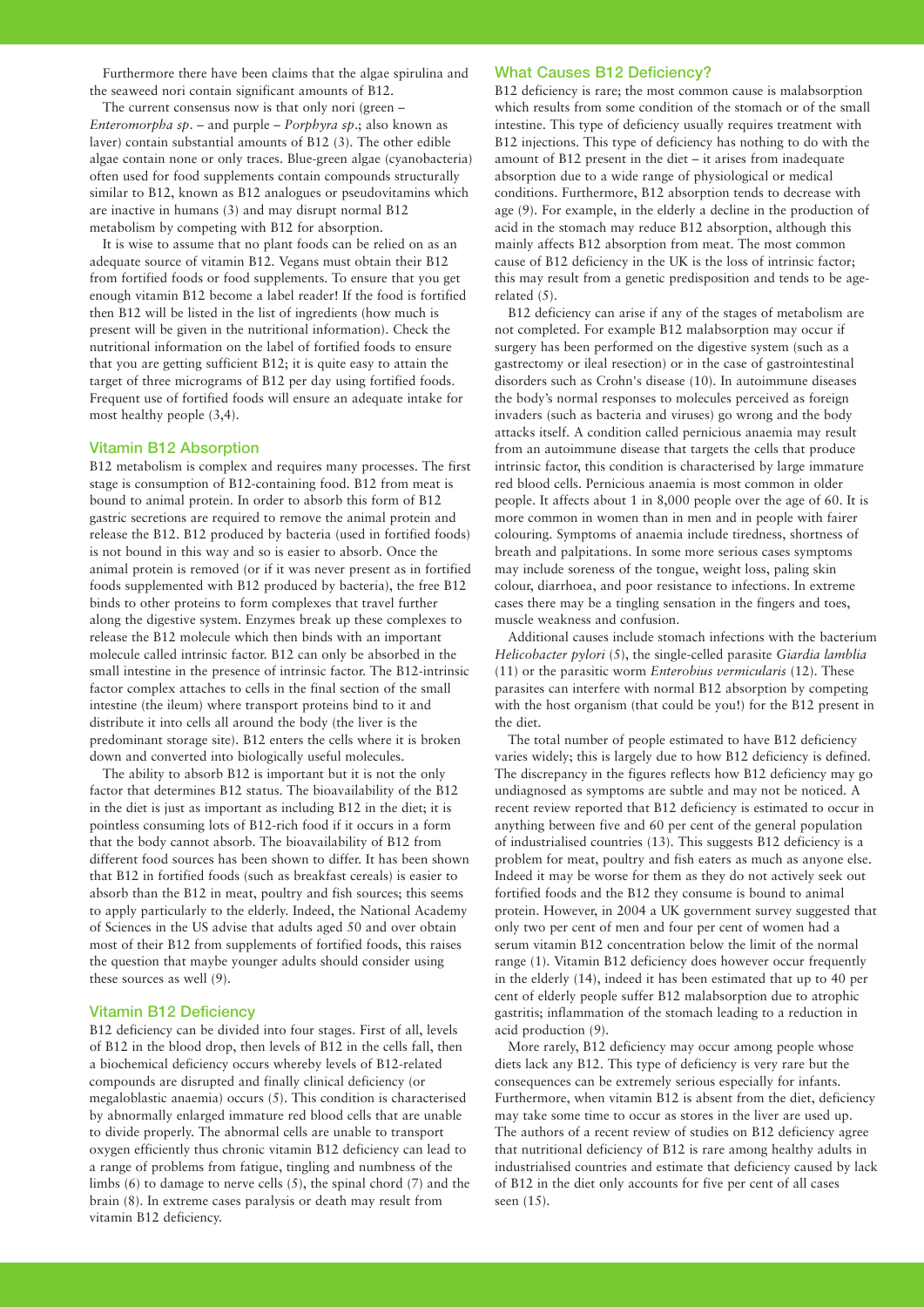### Homocysteine

Since the early 1990's the amino acid homocysteine has become the subject of much interest among the scientific community. Evidence suggests that homocysteine damages the lining of blood vessels and enhances blood clotting. Elevated concentrations of homocysteine in the blood have been linked to an increased risk for heart disease and stroke. Some studies suggest it may have an even more important role in determining the health of individuals than cholesterol (2). Homocysteine is converted into the amino acid methionine in the presence of B12. In the same reaction, methyltetrahydrofolate is converted to folate which is used in the synthesis of DNA. This entire reaction relies on sufficient supplies

vitamin E, magnesium and iron, and the lowest intakes of retinol, vitamin B12, vitamin D, calcium and zinc. But this does not necessarily mean they were deficient in any of these nutrients. Furthermore, the study acknowledged that the actual intakes of B12 and calcium might now be higher because the number of foods fortified with B12 has increased in recent years. It may be that vegetarians and vegans have gained an advantage in that they are used to routinely consuming B12-fortified foods and are therefore less likely to experience B12 deficiencies associated with age-related gastrointestinal conditions.

had the highest intakes of fibre, vitamin B1, folate, vitamin C,

of B12, B6 and folate. In B12 deficiency, the amount of homocysteine in the body can escalate to potentially dangerous levels and has been linked to a range of disorders including depression, dementia, damage to the inner lining of the artery walls and may be a trigger for heart disease. While increased homocysteine levels have been observed in vegetarians and vegans they do not occur in those ensuring an adequate B12 intake of three micrograms per day. Whereas elevated homocysteine levels are not uncommon among meat eaters due to a low folate intake (2), and tend to increase in the elderly for reasons discussed above. Interestingly a recent study showed how a daily serving of breakfast cereal fortified with folic acid, B6 and B12 not only contributed to the plasma status of these vitamins but significantly reduced homocysteine concentrations in a randomly selected group of relatively healthy 50-85 year olds (16), these were not vegetarians or vegans!

# How is B12 Deficiency Diagnosed and Treated?

Vitamin B12 deficiency may be diagnosed by measuring the levels of serum B12 or by measuring the levels of homocysteine; which can accumulate to high levels in the absence of B12. However, high homocysteine levels can also be caused by folate or vitamin B6 deficiencies. Conventionally vitamin B12 deficiency is treated with a course of intramuscular injections. A B12-like compound called hydroxocobalamin is injected into the muscle every two to four days. Around six injections are given to build up stores of vitamin B12 in the liver. Blood tests are given periodically to monitor the success of the treatment (17).

# Vegetarians, Vegans and Vitamin B12 Deficiency

Several reports single out vegetarians, and particularly vegans, as a high risk group for vitamin B12 deficiency (18, 19, 20). One extensive UK study described the nutrient intakes of over 65,000 people including 33,883 meat-eaters, 10,110 fish-eaters, 18,840 lacto-ovo vegetarians and 2,596 vegans (21). This EPIC-Oxford cohort currently includes the largest number of vegetarians than any comparable study in the world. The study concluded that vegans

# **Big Up Your Health!**

**Viva! Health** is your corner shop for nutritional information about vegetarian and vegan diets.





landmark studies conducted by Dr Barnard, this 125 recipe-strong book aims through diet to reverse diabetes, improve cholesterol and blood pressure, and achieve permanent weight loss (£10.99 plus £3 p&p).



For quick reference in the kitchen, our colourful, laminated **Wallchart** (£2, plus £1 p&p – what <sup>a</sup> steal!) is a necessity. At a glance, you'll see where to get your vital vitamins and nutrients, and there's plenty of them in the recipes from the venerable Rose Elliot's **Vegan Feasts**

cookbook, only £7.50 (plus £3 p&p). If you've only just started and need some inspiration, **Easy Vegan** offers <sup>a</sup> collection of over 200 artfully photographed simple recipes that are sure to get the creative cooking-juices flowing (£8.99 plus £3 p&p).



Want to eat yourself to health? Just wait until you read **The China Study** by T. Colin Campbell (£12.99 plus £3 p&p). <sup>A</sup> remarkable book from a world renowned cancer scientist (he was advisor to the World Health Organisation), who explains in a very compelling style, why vegans are protected so much from all cancers; heart disease; diabetes, autoimmune diseases and more – and why dairy is such a culprit in causing these killers.



Remember, your health is in your hands. A wholegrain vegan diet can prevent and cure many diseases. If you want to know more, read Jane Plant's landmark tome about preventative nutrition in **Your Life in Your Hands**. £9.99 (plus £3 p&p) is <sup>a</sup> tiny price to pay for robust health, n'est-ce pas?

To order any of the above or to request a free copy of our Vegetarian Shop catalogue, please contact Viva! Health, Monday-Friday from 9 to 6 on 0117 944 1000 or see our website on www.viva.org.uk/health. Alternatively, send a written order and cheque or PO payable to Viva! (with your name and address) to:

Viva! Health, 8 York Court, Wilder Street, Bristol BS2 8QH